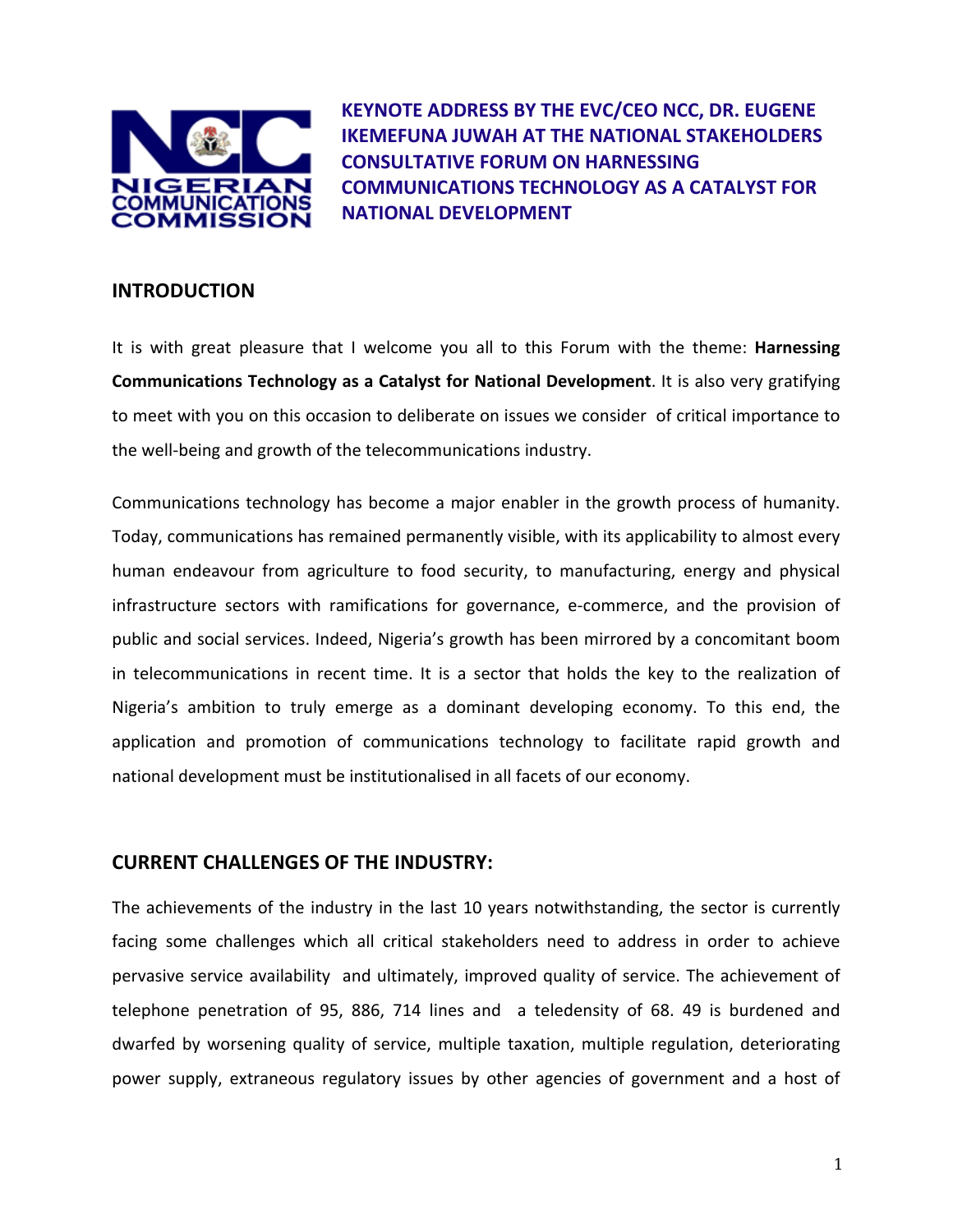other issues. Although some of these problems, like multiple taxation, is a global issue and received global attention recently at the Mobile World Congress in Barcelona with the ITU Secretary‐General, Dr Hamadoun Toure, calling on governments not to kill the telecommunications industry with taxes, some of them are peculiar to us and they need to be tackled very urgently for quick resolution. This informed my policy direction when I took over the leadership of the NCC.

## **OUR VISION FOR THE FUTURE**

On assuming office I articulated six focus areas that will occupy the attention of the Commission in order to further animate the industry and bring more fulfilling benefits to telecom users. They include:

- Consolidation of Mobile services;
- Fixed Lines and Broadband Deployment;
- Enhanced Competitive Market and Choices for Consumers;
- Vigorous Compliance Monitoring and Enforcement;
- National Connectivity for Accelerated Growth; and
- Enhanced International Relations.

Some of the actions we have taken in the very recent past were specially targeted at achieving some of the above initiatives. For instance, the SIM Card Registration which began on March 28, 2011, is nearing conclusion. As we speak the combined registration teams of the NCC and the service providers have registered 110, 433, 976 SIM Cards and the data is going through processing and cleaning at the NCC. We are shortly going to commence verification and ensure that multiple registrations are eliminated in order to create a database integrity and credibility.

This will naturally lead to the implementation of a more robust Mobile Number Portability (MNP) which is at advanced stage of actualisation. The exercise, we believe, can positively impact on quality of service and stimulate another facet of healthy competition. That project will also broaden the choices available to subscribers and impose a code of behaviour on the operators to retain their subscribers.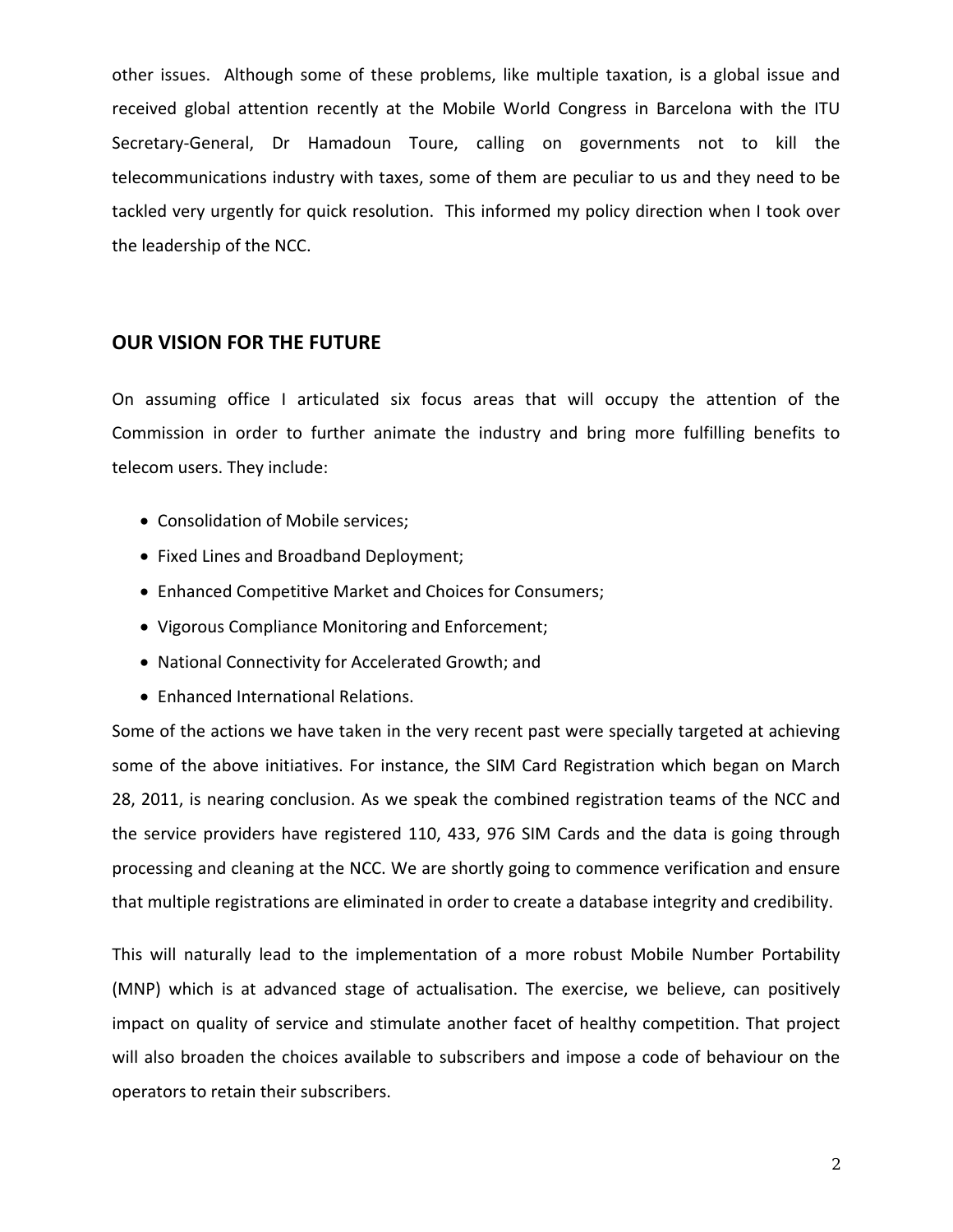Although the problem of quality of service (QoS) looked intractable for a while, I am relieved to announce that some definite measures are being taken to bring it under control. One of such measures is the recent approval and gazetting of the Quality of Service Regulations by the Federal Ministry of Justice. This will strengthen the NCC to take some severe measures when service providers are found wanting. I am also happy to announce that only recently the Commission engaged the services of seven Drive‐Test contractors to carry out quality of service drive‐testing in the six geo‐political zones and Lagos. They will commence service fully by early April. It is expected to lead to comprehensive and across the country quality of service monitoring. In addition our Monitoring and Enforcement Personnel have been very busy lately, either shutting down the activities of illegal users of spectrum or engaging importers of handsets that are not type-approved. We will not permit professional banditry in the industry as we are fully empowered by the Communications Act to deal with issues of compliance and assurance standards.

On the issue of business development, the NCC has also identified Broadband deployment as one way of introducing more competition into the industry, and this can also reduce the pressure on mobile services which presently account for over 90 per cent of current broadband availability. To implement this we have adopted the open access model as platform; we are also looking at resuscitating the Fixed Line sector by giving out new licenses and in doing this, increase telephony penetration. The success of this twin action, we expect, will enhance choice of products and services, reduce over reliance on mobile services and encourage internet usage, which is the future of ICT.

Ladies and Gentlemen, the Commission as a matter of tradition institutionalised formal strategic planning in the management of her operations in its efforts to ensure that the goals and objectives of the Commission as set out in the NCA 2003, the NTP 2000 and other enabling legislations are met. As a forward looking organisation, we believe that our corporate interests and intervention activities must be guided by an integrated planning methodology and performance management system that can quickly respond to the challenges of the sector. To this end, a robust Strategic Management Plan (SMP) is not only imperative, but highly expedient.

3